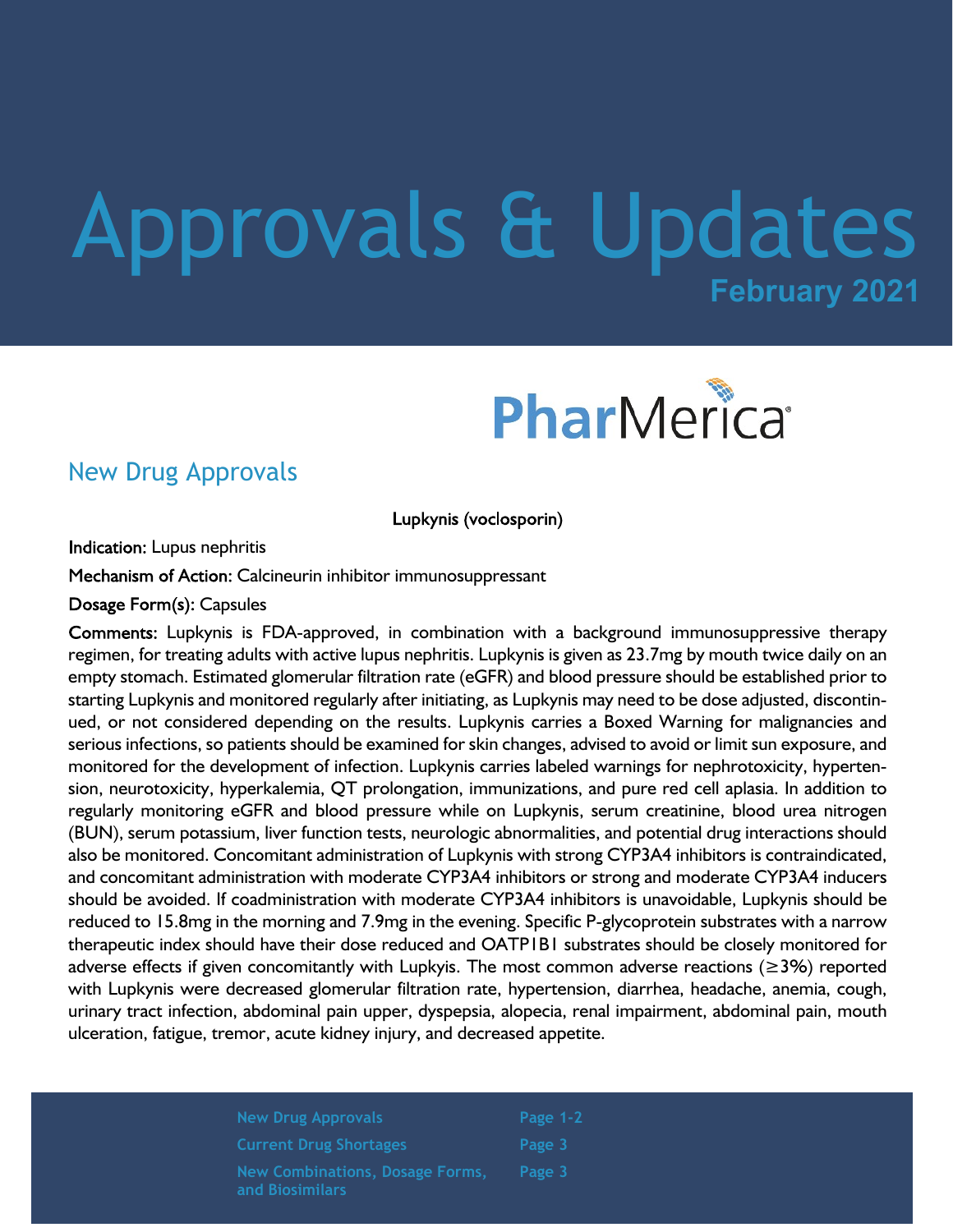## New Drug Approvals, Continued

Verquvo (vericiguat)

Indication: Heart failure with reduced ejection fraction (HFrEF)

Mechanism of Action: Soluble guanylate cyclase stimulator

Dosage Form(s): Tablets

Comments: Verquvo is FDA-approved for treating adults with symptomatic, chronic HFrEF ( $<$ 45%) to lower the risk for cardiovascular death and heart failure hospitalization after heart failure hospitalization or the need for outpatient IV diuretics. Verquvo is given as a starting dose of 2.5mg by mouth once daily with food, and the dose should be doubled every 2 weeks to a target maintenance dose of 10mg once daily. Verquvo carries a Boxed Warning for embryo-fetal toxicity, so pregnancy should be excluded prior to initiating, and females of reproductive potential should use effective forms of contraception throughout therapy and for one month after discontinuation. Blood pressure and complete blood count (CBC) should be monitored. Concomitant administration of Verquvo with other soluble guanylate cyclase stimulators is contraindicated. Additionally, concomitant administration with phosphodiesterase type 5 (PDE-5) inhibitors should be avoided in order to prevent the potential risk for hypotension. The most common adverse reactions ( $\geq$ 5%) reported with Verquvo were hypotension and anemia.

Vocabria (cabotegravir)

Indication: Human immunodeficiency virus type-1 (HIV-1)

Mechanism of Action: HIV-1 integrase strand transfer inhibitor (INSTI)

Dosage Form(s): Tablets

Comments: Vocabria is FDA-approved as short-term therapy, in combination with rilpivirine, for treating adults with HIV-1 infection on a stable antiretroviral regimen who are virologically suppressed (HIV-1 RNA <50 copies/mL) with no history of treatment failure or known or suspected resistance to Vocabria or rilpivirine. It is indicated to be used as oral lead-in to assess the tolerability of Vocabria prior to starting Cabenuva (cabotegravir; rilpivirine) or oral therapy for patients who will miss planned Cabenuva injections. Vocabria is given as 30mg orally once daily for one month in combination with rilpivirine 25mg orally once daily with food. Vocabria carries labeled warnings for hypersensitivity reactions, hepatotoxicity, depressive disorders, and risks associated with combination treatment. The following laboratory tests should be monitored throughout Vocabria therapy: blood glucose, CBC, CD4+ T cell count, hepatitis B serology, liver function tests, hepatitis C RNA, HIV-1 RNA, pregnancy testing, serum bilirubin, serum cholesterol, serum lipid profile, and urinalysis. Concomitant administration of Vocabria with any other antiretroviral drug besides rilpivirine for treating HIV-1 is not advisable. Additionally, uridine diphosphate glucuronosyltransferase (UGT)1A1 inducers may reduce the plasma concentrations of Vocabria. Concomitant administration of Vocabria with carbamazepine, oxcarbazepine, phenobarbital, phenytoin, rifampin, or rifapentine is contraindicated, and antacids with polyvalent cations should be administered 2 hours before or 4 hours after Vocabria. The most common adverse reactions (Grade 1-4) reported in ≤3 patients taking Vocabria were headache, nausea, abnormal dreams, anxiety, and insomnia.